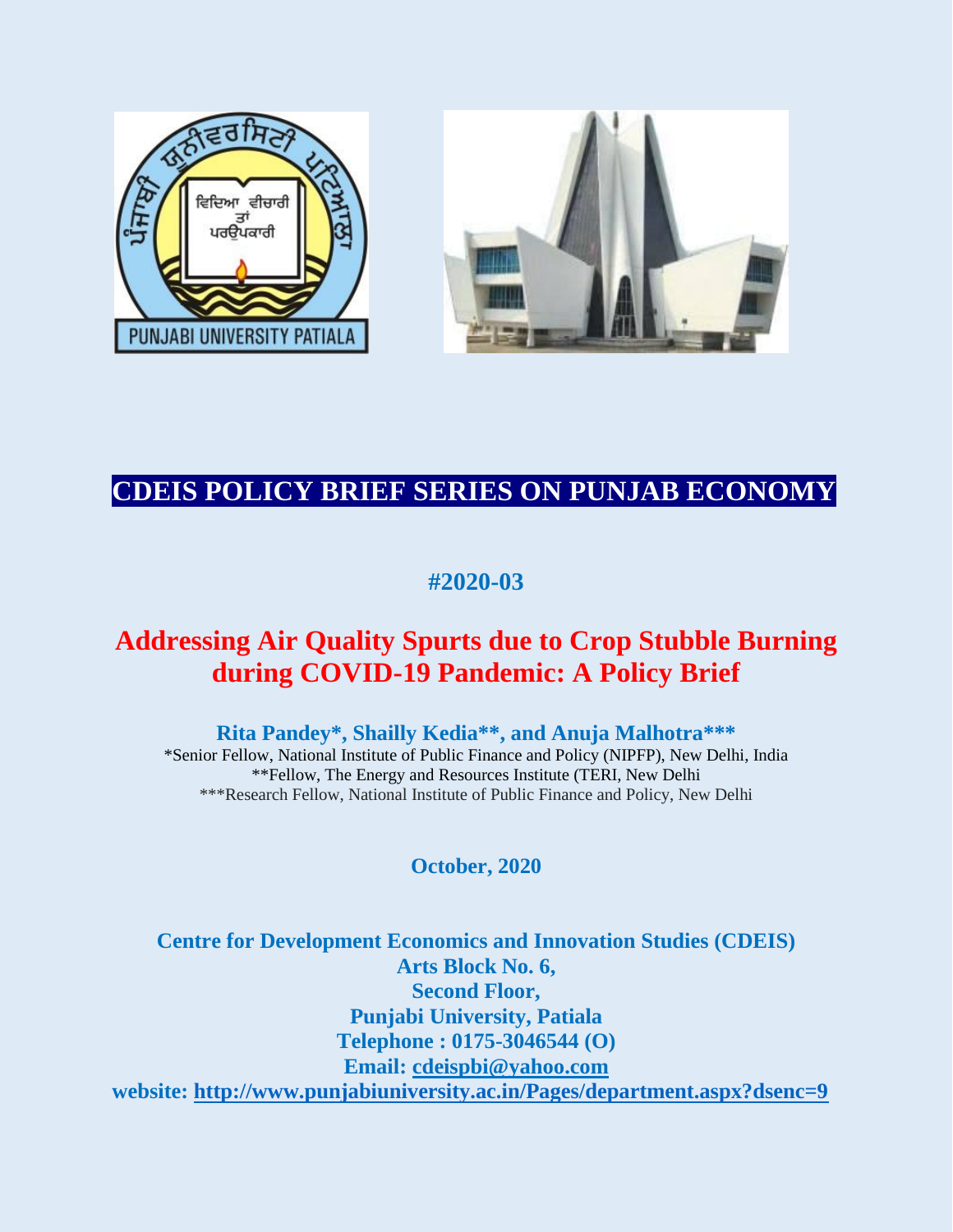## **CDEIS Policy Brief Series on Punjab Economy**

The COVID-19 pandemic has shaken economies globally and added to the existing problems and their intensity like climate change, poverty, unemployment, migration, education, and of course, health. Developing economies have suffered even more due to their vulnerabilities to such sudden and large shocks. India is no exception to this trend and has regional variations in the impact of COVID-19 as there is much disparity and specificity in the levels of development of state economies. Punjab being an agriculturally grown state though still highly dependent on its agriculture and rural non-farm economy for significant proportion of its population and their livelihoods in the presence of public resource crunch has also faced this COVID-19 onslaught while being in economic, social and environmental crisis.

In this context, it was thought fit to get an independent set of policy directions from scholars in their respective domains based in Punjab, outside Punjab and even overseas to encourage public policy debate in and outside the state about the nature and magnitude of Punjab's economic and developmental crisis and the COVID-19 implications for it and explore possible ways forward to make the economic and social systems of the state move out of the situation of economic and policy inertia.

The policy briefs in this series numbering more than 20 examine issues ranging from agricultural sustainability, environmental and market aspects of the agricultural systems to allied sector and informal and small-scale sector livelihoods including dairy and MSMEs. The marginalised group livelihoods such as women, schedule castes, and farm labour and other rural and migrant workers also get adequate attention. The sectors of health and education are also examined. On the fiscal front, institutional credit for recovery and revenue of the state post-GST are analysed. The larger aspects of governance, federalism and diaspora also get a coverage as contextual and overarching themes.

We hope that these briefs would serve to encourage more informed debate and discussion in the interest of the betterment of the state economy and society to aid post-COVID recovery and medium and long-term sustainable development policy making.

Sukhpal Singh, IIM, Ahmedabad Lakhwinder Singh, Punjabi University, Patiala and Kamal Vatta, PAU, Ludhiana Series Editors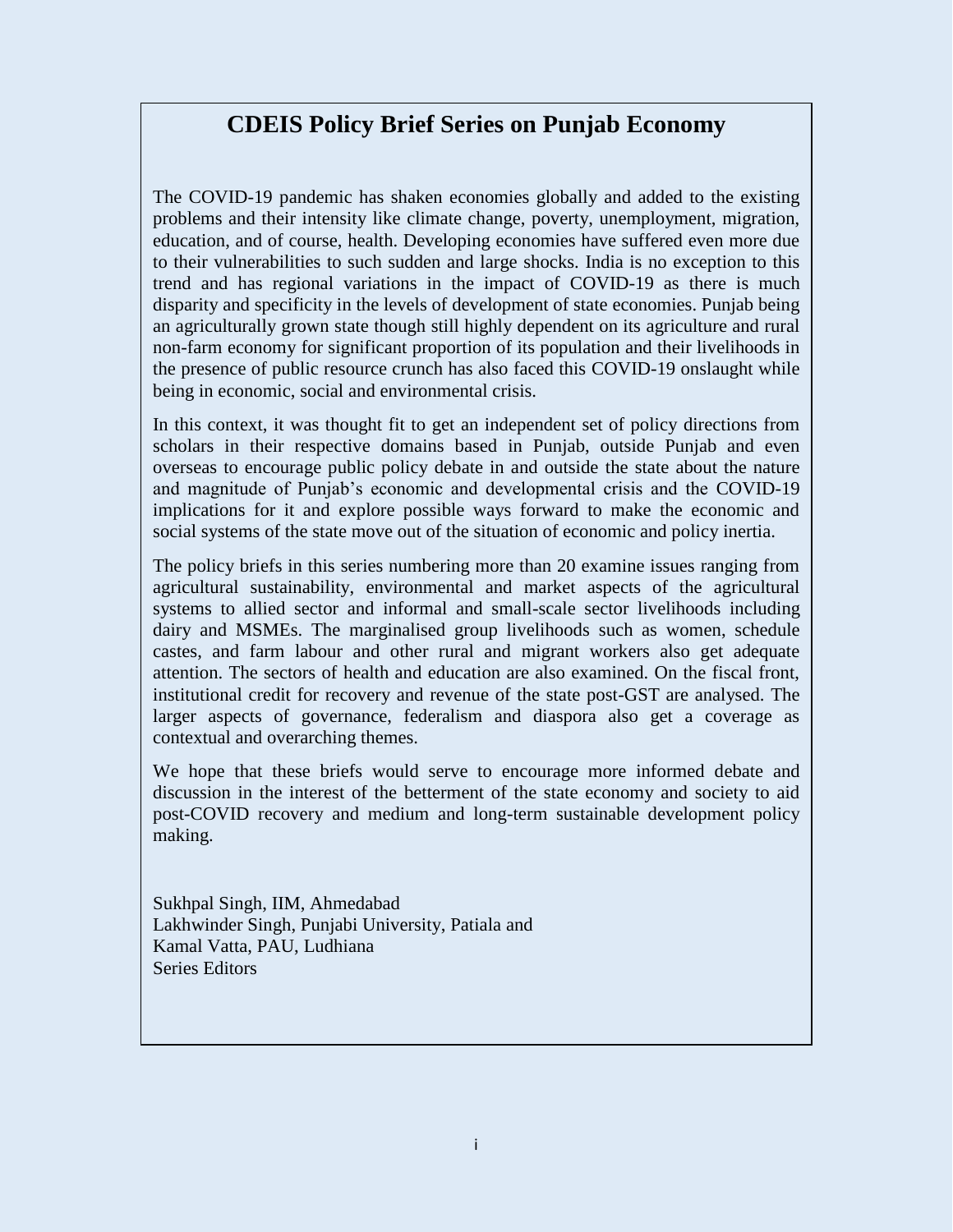## **Addressing Air Quality Spurts due to Crop Stubble Burning during COVID-19 Pandemic: A Policy Brief**

## **Rita Pandey, Shailly Kedia, and Anuja Malhotra**

## **Abstract**

World over the headlines are centered on COVID-19. The World Health Organisation (WHO) and various governments across the world see this pandemic sticking around for longer than everyone would hope for. Not a happy situation to be in (given the serious fallouts of the nature of COVID-19 management strategies on economies, employment, livelihood, health, and wellbeing of people). Yet, it demands that all stakeholders-governments, UN organisations, industry, people, civil society-to shift their strategy from reactive to proactive.

While industry needs to develop a good understanding of the implications of the current disruptions, as well as the future threats and risks and accordingly develop a contingency plan to totally avoid some of these, and minimise the impacts on their businesses.

The governments also have a duty to: (i) develop and implement the measures that would minimise the risks to the economic recovery and (ii) focus on all possible measures to arrest the events that may contribute to serious disruptions such as poor air quality (AQ) thus further aggravating this unprecedented health crises in at least two ways.

One, poor AQ poses additional risk to people getting hit by COVID-19, and two, cases of respiratory illnesses due to poor AQ will put additional burden on already overwhelmed modest health infrastructure in India.

Come winter, Delhi AQ (sudden worsening in AQ due to paddy stubble burning in Punjab and Haryana) becomes a hot topic for the media, government, political circles, and elite population. The concern and anger of the last category is due, largely, to delayed or missed flights. AQ in Delhi or AQ in general in other urban hot spots has not been a serious election issue so far which could be due to the fact that the common man which bears the large brunt of health issues due to poor AQ has many other serious issues to deal with, and partly due to lack of understanding and awareness of the costs of poor AQ.

However, available information shows that management of COVID-19 in persons with weak respiratory system is much harder and tricky and is associated with high mortality rates. There is evidence to suggest that cases of respiratory illness increase in Delhi in winter competing with other illness cases for limited health support systems. With COVID-19 the existing health infrastructure is already under severe stress.

Also, It is likely that poor AQ (high SPM) might aid human-to-human transmission of COVID-19 although there is no scientific evidence yet to support this. This may mean that we have a giant imperative to avoid the annual disaster of AQ in Delhi and other cities of India. In this note we focus on AQ in Delhi. What solutions can we find now, to avoid the disaster in November - December 2020?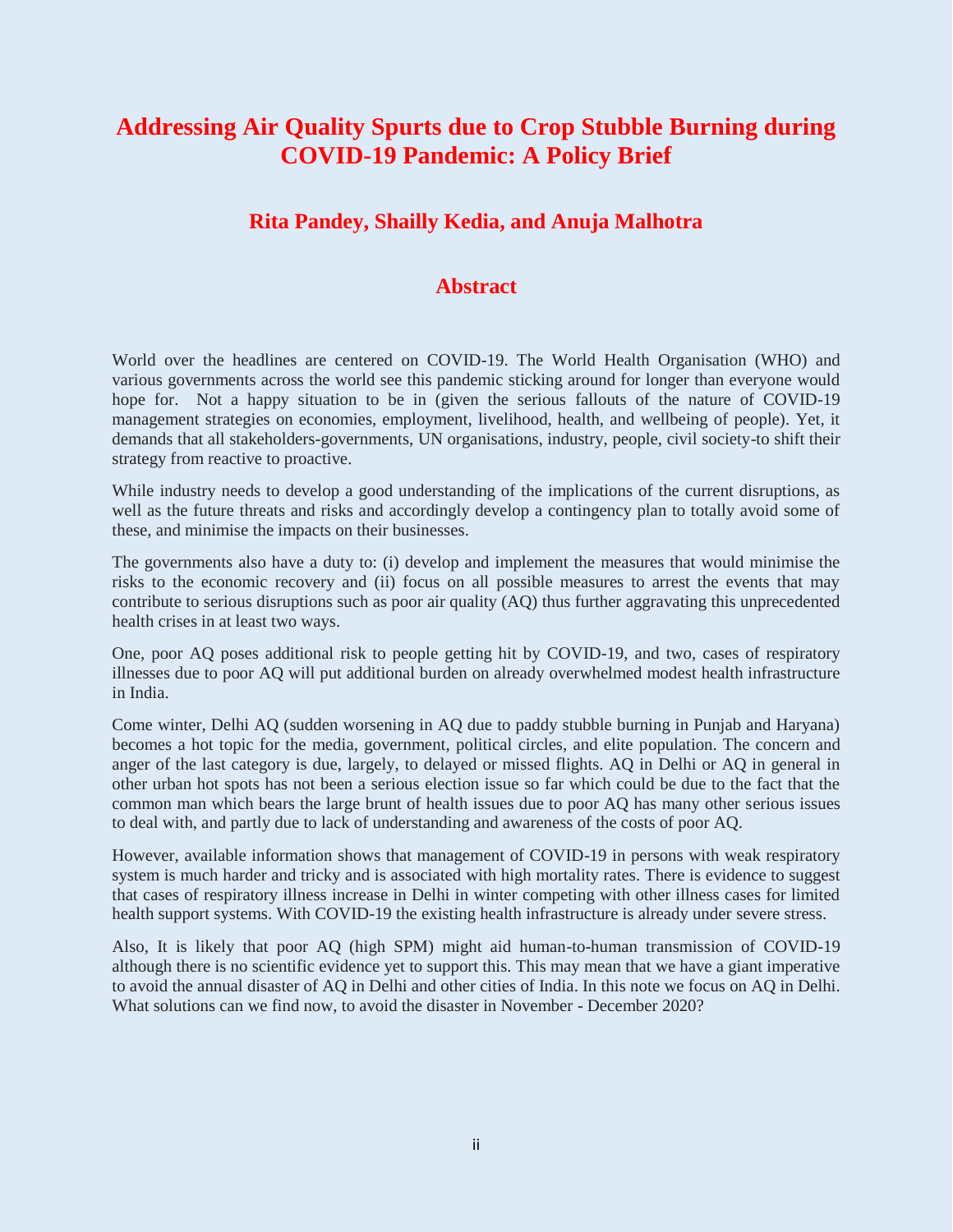## **Addressing Air Quality Spurts due to Crop Stubble Burning during COVID-19 Pandemic: A Policy Brief**

### **Rita Pandey, Shailly Kedia, and Anuja Malhotra**

#### **1. Introduction**

During the COVID-19 pandemic, minimizing additional risks such as poor air quality is an important disease management strategy. Also, with COVID-19, existing health infrastructure is already under severe stress, and additional pollution related infections will only serve as a stress multiplier. In this policy brief, we focus on poor air quality (AQ) due to crop stubble burning in Punjab. What are the solutions to avoid this annual disaster in October– December 2020? The analysis in this piece brings to the fore some short-term practical measures and underlines that a medium to long term solution lies, among others, in making food production in certain pockets of north India efficient in resource use and resilient to environmental and climate changes.

#### **2. Annual Trends of Poor Air Quality due to Paddy Stubble Burning**

India has a huge imperative to address the annual trends of air quality during October-December 2020 in Delhi and other cities in north India when air quality levels reach up to twenty times higher than the safe threshold levels defined by the World Health Organization (PTI, 2019). In Delhi, up to 50 per cent increase in air pollution on many winter days is attributed to agricultural fires. According to a recent source apportionment study, open burning emissions in Punjab, Haryana, and the northwest of Uttar Pradesh accounted for 15 per cent to 35 per cent of ambient PM 2.5 concentrations (GBD MAPS Working Group, 2018).

#### **3. Why do Farmers Burn Crop Stubble?**

With the onset of winter, farm fires become rampant in northern part of India in the states of Punjab, Haryana and western Uttar Pradesh. The problem of poor air quality is exacerbated for the already disadvantageous landlocked Delhi that has no rejuvenating ability like other coastal cities in India where pollutants are swept out towards the ocean. Over the years, parts of Northern states Punjab, Haryana and Uttar Pradesh have moved to extremely specialized short duration varieties of rice-wheat cropping system. With the adoption of these varieties; a rice crop (June/July to October/ November), followed by a wheat crop (November/December to March/April) rotation became popular in areas which earlier produced only wheat or rice in any one farming year. However, this cropping system perceived as 'efficient' has come at a huge environmental and ecological cost that includes environmental unsustainability and loss of resilience in the medium to long run.

The main reason for paddy (rice crop) stubble burning is the short time available between rice harvesting and sowing of wheat. A delay in sowing wheat adversely affects the wheat crop. The short window of time available between rice and wheat crops can also be attributed partly to the Punjab Preservation of Subsoil Act, 2009. Farmers get less than 20–25 days between two crops, and hence the quickest and easiest solution is to burn the crop residue (Jitendra, 2019). It is estimated that 20 million tonnes of rice stubble is produced every year in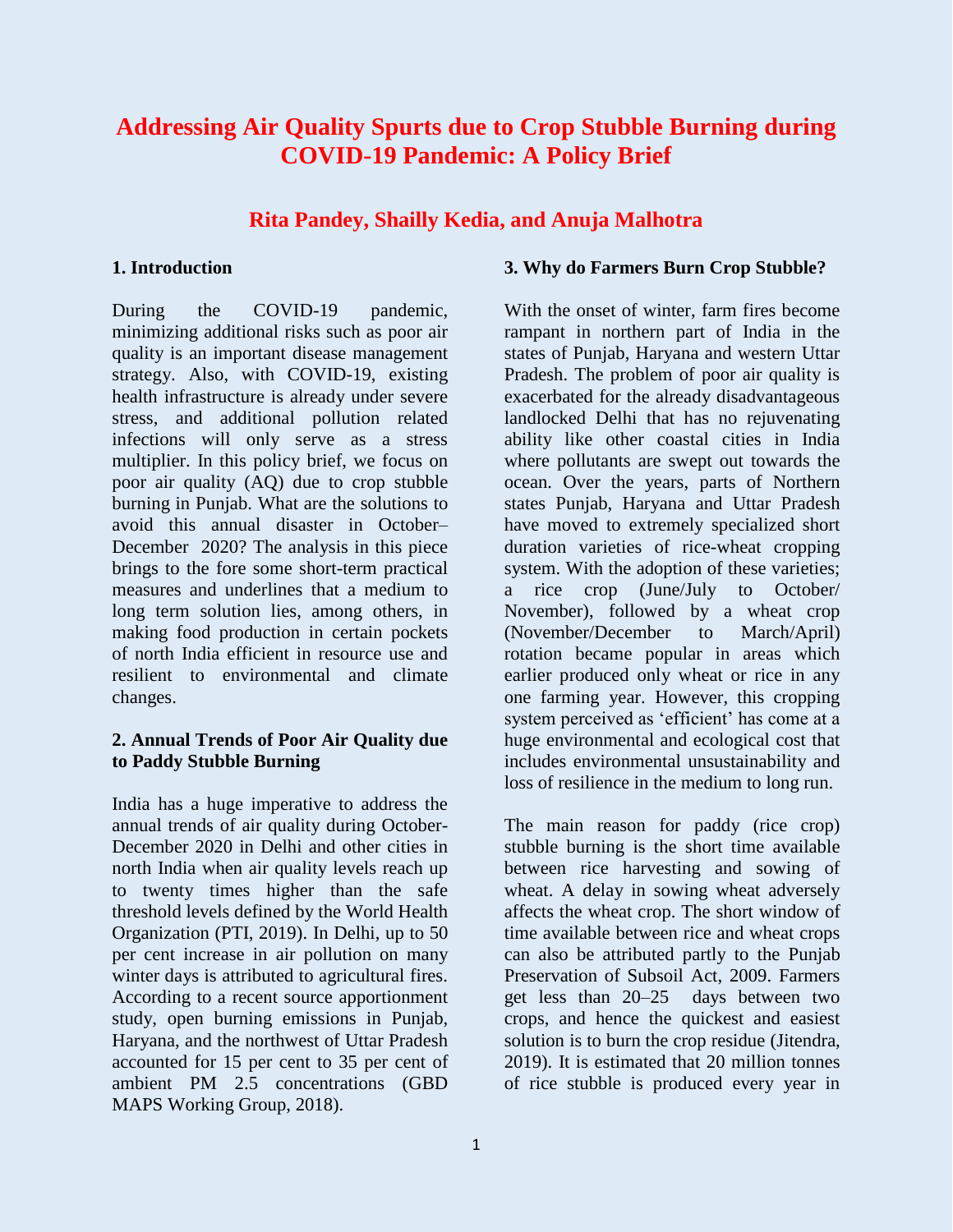Punjab, out of which 80 per cent is burnt on the farm (DTE, 2019).

### **4. Crop stubble burning creates on-farm and off-farm externality**

Stubble burning creates externality in the form of emissions with implications for climate change and health costs to people in affected region, disruptions in economic activity (cancellation/delays in flights and trains, and slow road traffic and accidents). Stubble burning emits PM 2.5, which is the most adverse for human health, since the particles can get trapped inside the lungs and increases the risk of lung cancer by 36 per cent. Cost of air pollution due to stubble burning in India is estimated to be USD 30 billion annually (IFPRI, 2019). Burning 1 tonne of rice accounts for a loss of nitrogen (5.5 kg), phosphorous (2.3 kg), potassium (25 kg), and sulphur (1.2 kg) in the soil. Moreover, the heat from burning crop residue kills critical bacterial and fungal populations in the soil, apart from organic carbon (Hesammi and Talebi, 2014).

Stubble burning emits PM2.5, which is the most adverse for human health, since the particles can get trapped inside the lungs and increase the risk of lung cancer by 36. According to (Kumar et al, 2015) people in rural Punjab spend more than Rs 7.6 crores every year on treatment for ailments caused by stubble burning. Cost of air pollution due to stubble burning in India is estimated to be USD 30 billion annually (International Food Policy Research Institute, 2019). Further, stubble burning reduces the availability of straw to livestock, which is already in short supply by more than 40 per cent (Kumar et al, 2015).

Since air quality is a public good, the role of central coordination /government becomes even more important. Which would imply that the government would need to either share the cost of compensation or the cost of abatement (reducing stubble burning), or both in different measures. Broadly, the application of incentive-based regulation can be a potential cost-effective way to control air pollution.

## **5. Recent Policy Interventions and other measures taken**

Various policy measures at the national and sub-national levels seek to resolve the problem of crop stubble burning in India. A National Policy for Management of Crop Residues is in place, along with a Crop Diversification Programme. According to the law, violators can be booked for disobedience of order duly promulgated by the government under Air (Prevention and Control of Pollution) Act. There are schemes to promote in-situ and ex-situ crop residue management through machines like happy seeder, rotavator and baler. However, there are many gaps in terms of policy design, implementation and awareness. The table below summarizes the key policy interventions. For a detailed discussion see Pandey, Rita, Kedia, S., Malhotra, A. (2020).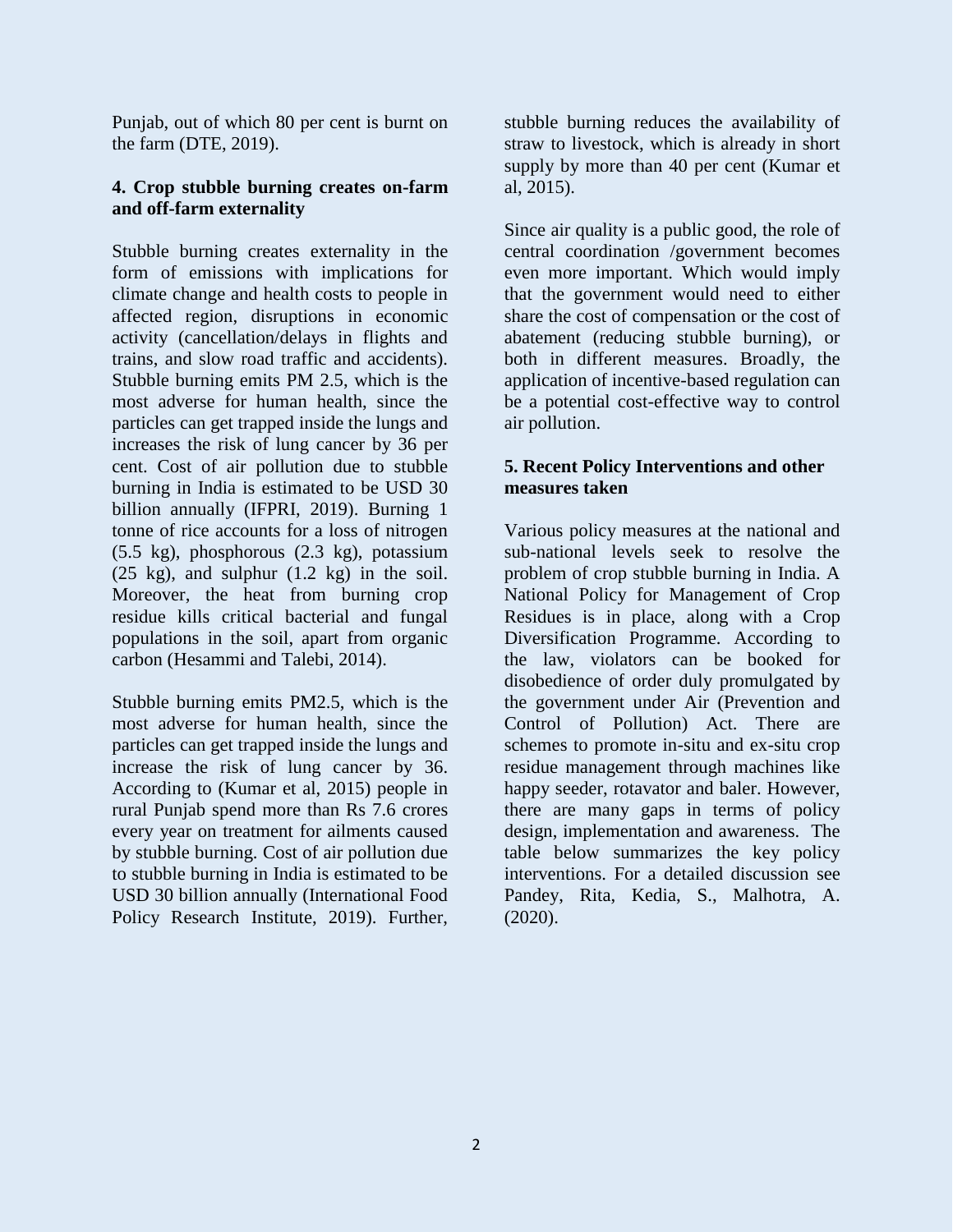| S. No            | <b>Policy Intervention</b>                                                                      | <b>Central/state</b>       | <b>Focus Area</b>                                                                                                                                                                                                                                                                                                                                                                  |
|------------------|-------------------------------------------------------------------------------------------------|----------------------------|------------------------------------------------------------------------------------------------------------------------------------------------------------------------------------------------------------------------------------------------------------------------------------------------------------------------------------------------------------------------------------|
|                  |                                                                                                 | government                 |                                                                                                                                                                                                                                                                                                                                                                                    |
| $\mathbf{1}$     | National Policy for Management<br>of Crop Residues (2014)                                       | Central<br>government      | Promotion<br>technology<br>for<br>in-situ<br>of<br>$\bullet$<br>management of crop residue as well as uses<br>of crop residues.<br>Promotion of adaptive research<br>$\bullet$                                                                                                                                                                                                     |
| $\overline{2}$   | Crop Diversification Programme<br>(CDP) under Rashtriya Krishi<br>Vikas Yojana (RKVY), 2013-14. | Central<br>government      | Demonstration and promotion of production<br>$\bullet$<br>of alternate crops for diversion of paddy<br>cultivation and to restore the soil fertility<br>However, the program appears off- track as there<br>was increase in area under Paddy cultivation in<br>2016 (Kedia 2017)                                                                                                   |
| $\mathfrak{Z}$   | NGTs Ban on Stubble Burning<br>(2015)                                                           | Central<br>government      | Ban on agriculture stubble burning in states<br>of Rajasthan, Uttar Pradesh, Haryana and<br>Punjab under Section 188 of the IPC and<br>under the Air and Pollution Control Act of<br>$1981^1$ .<br>However, following a ground level study, a<br>government panel recommended to the NITI<br>Aayog that a machinery - based solution may have<br>greater potential (Vishnoi 2017). |
| 4                | Promotion<br>of<br>Agricultural<br>Mechanization for In-Situ crop<br>residue management (CRM).  | Central<br>government      | Financial assistance is provided to farmers<br>$\bullet$<br>for purchase of in-situ residue management<br>machines<br>Establishing farm machinery banks<br>$\bullet$<br>IEC for awareness on CRM<br>$\bullet$                                                                                                                                                                      |
| 5                | The Agriculture Policy for Punjab<br>(2013)                                                     | <b>State</b><br>government | The policy aims to make concerted efforts<br>$\bullet$<br>to reduce the area under paddy cultivation<br>by 40 per cent from current levels in a span<br>of 5-7 years.                                                                                                                                                                                                              |
| 6                | Field trials of technologies<br>to<br>decompose paddy (2019 onwards)                            | Central<br>government      | The Indian Agricultural Research Institute<br>$\bullet$<br>(ICAR) has been expeditiously conducting<br>field trials for such technologies                                                                                                                                                                                                                                          |
| $\boldsymbol{7}$ | MoU between Punjab Government<br>and CSIR-NEERI (2019)                                          | <b>State</b><br>government | MoU signed to extend technical support to<br>$\bullet$<br>the state for abatement of pollution, and<br>waste management                                                                                                                                                                                                                                                            |
| 8                | Adoption of 100 villages by CII<br>(2019)                                                       | Central<br>government      | 100 villages adopted to guide zero crop<br>residue burning by providing technical<br>support through machineries and training,<br>and a comprehensive awareness campaign                                                                                                                                                                                                           |
| 9                | Paddy<br>Straw<br>Challenge<br>(worldwide) Fund                                                 | <b>State</b><br>government | Punjab's State Farmers and Farm Workers<br>$\bullet$<br>Commission have set up a fund of one<br>million dollars to find an appropriate<br>technology to address the issue (Sethi,<br>2018).                                                                                                                                                                                        |
| 10               | Compensation to farmers for not<br>burning paddy straw                                          | <b>State</b><br>government | In FY 2019-20, the Punjab Government<br>$\bullet$<br>disbursed INR 19 Crore among 29,343 non-<br>basmati cultivating small and marginal<br>farmers, as compensation for not burning<br>stubble @ INR 2500/acre (New Indian<br>Express, $2019$ . <sup>2</sup>                                                                                                                       |

| Policy Interventions and other measures to address stubble burning |  |  |
|--------------------------------------------------------------------|--|--|
|                                                                    |  |  |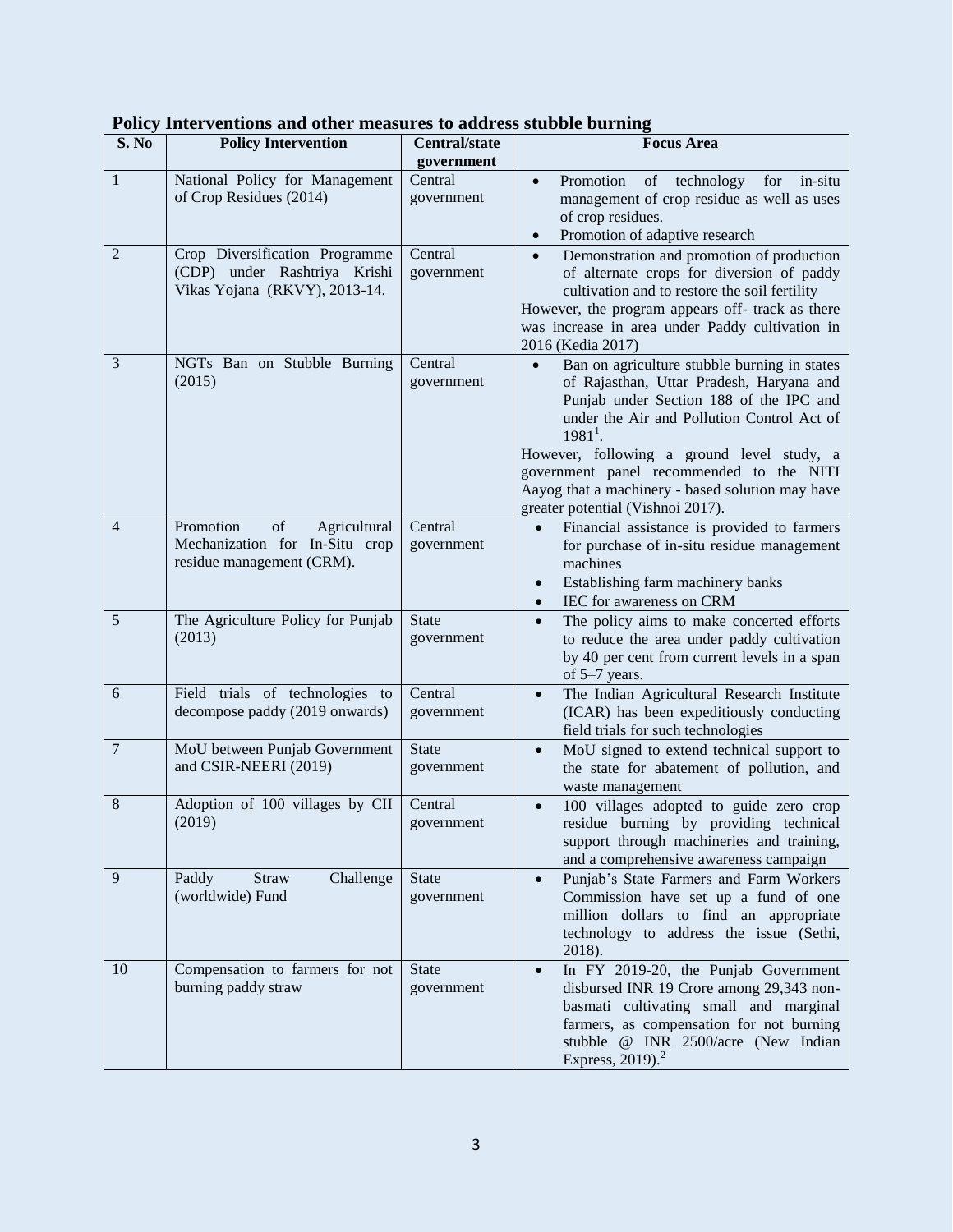#### **6. Other Issues: Gaps in Policy Design, Implementation and Awareness i. Policy Issues**:

The national programme on crop diversification does not have clear provisions on outreach activities to sensitize the farmers about alternate crop options. Similarly, there is insufficient convergence with other programmes such as the National Rural Employment Guarantee Scheme, National Rural Livelihood Mission, and agro-enterprise related schemes which could help in management of paddy stubble or crop diversification.

#### **ii. Implementation Issues**:

- o Unavailability of CRM machines has been a key issue in mitigating crop residue burning. In 2019, despite a sanction of 22,854 machines, only 14,625 were available for use (Nirmal, 2019).
- o The in-situ management machines are still unaffordable to many farmers despite subsidy provisions. Happy Seeder costs INR 1.50 lakh and requires a 65-horsepower tractor. It is not affordable for small farmers to buy the machinery, even with the subsidy at current rates of 50 per cent (PTI, 2019).
- o Constraints in the supply-chain and rental markets are other issues impacting adoption of machines like happy seeder. Even though the CSS scheme provides 80% subsidy to cooperative societies to further rent out machines to farmers, most of the cooperative societies did not have funds to buy such machinery on even 80 per cent subsidy (Tribune, 2018).

iii. Lack of awareness, uncertainty about new technologies and misconceptions that Happy Seeder machine reduces yield are other issues impacting adoption of Happy Seeder.

## **7. International Experience**

For years, crop burning was perceived as normal by several countries and open burning of crop residue was often overlooked to meet the growing demand for food as well as to maximize profits from cultivation. However, the problem was recognised as severe when the scale at which it is carried out became significant. In absolute terms, India, China are the biggest burners of crop residue in the world in term of the kilos of biomass burned annually (Cassou, 2018). Steps taken by China, Australia and UK are as below:

- China banned burning crop residue in 1999 and imposed heavy fines on violators. CRM in China has "in-situ" focus which helps balance composition of nitrogen, phosphorous and potassium in the soil (Sun et al., 2016).
- In Australia, comprehensive guidelines exist to deter for crop residue burning. There are certain exceptions where burning is allowed, such as clearing agriculture or regeneration of pastures.
- United Kingdom banned crop residue burning in 1993 due to environmental concerns. Farmers are pressing for return to licensed (limited and controlled) stubble burning which may be necessary in some cases to control Blackgrass (a weed) which is resistant to pesticides and herbicides. Burning of blackgrass is seen as the only solution to get rid of it (Tasker, 2012).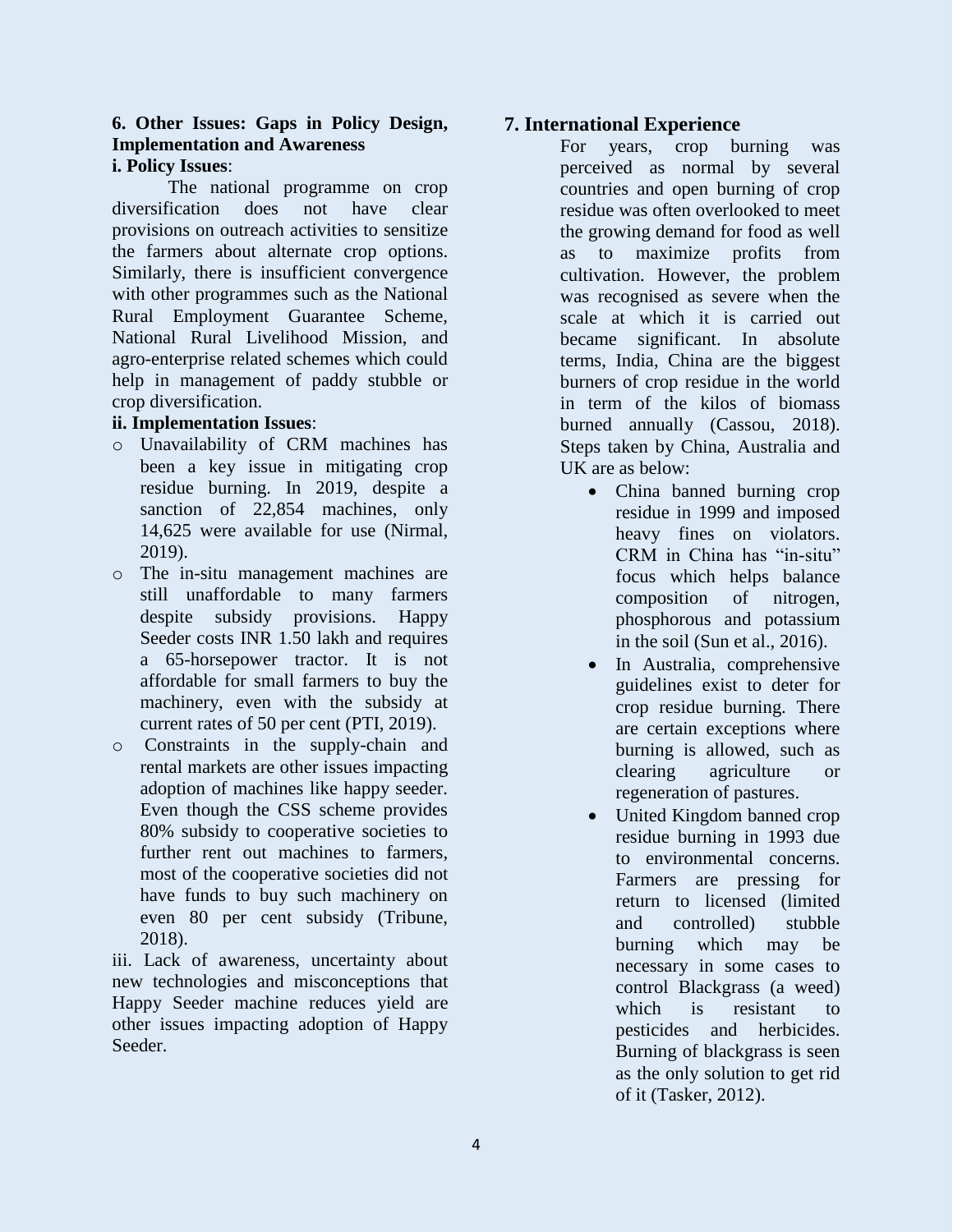#### **8. Way Forward Need for Holistic Approaches**

A holistic approach would be required to address the crop residue burning in a multidisciplinary and multi-agency setting involving technical agencies, market based economic tools, supporting agricultural and environmental policies, and awareness and capacity building of farmers is necessary. First and foremost, there needs to be a central coordinating mechanism for paddy stubble management and crop diversification with adequate resources clear assignment of responsibilities between national and subnational agencies. The target should be putting a stop on crop residue burning in COVID-19 year at any cost.

# **8.1 Short-term measures**

#### **Addressing practical Issues in adoption and availability of Happy Seeder**

- Farmers' misconceptions regarding reduction in yield due to use of Happy Seeder and other CRM measures must be addressed through awareness campaigns and on- farm training.
- Current subsidies for CRM may be reviewed on a priority basis. A subsidy at Rs. 3000 per acre as compared to the current rate of subsidy of Rs. 2500 per acre may be more acceptable to farmers and might encourage removal of straw manually in cases where buying happy seeders is unaffordable and the rental market for happy seeders is unable to meet the demand for machines in time.
- Even though the CSS scheme provides for establishing Farm Machinery Bank to provide hiring services to farmers, there are serious issues of timely availability of machines to farmers. This is another priority action that the concerned agencies need to deliver on.

### **8.2 Medium-term measures**

## **(i) Encouraging Crop Diversification/ Rotation**

While technological interventions may be useful in the short term, crop diversification as a policy intervention needs to be emphasized by the government. For instance, there is evidence that crop diversification (genetic variety, species, structural) can facilitate nutritional security and promote ecosystem services for pest and disease control and resilience to climate change variability and other extreme events (Lin, 2011). Resilient agriculture, in turn, contributes to productivity growth (Di Falco and Chavas, 2008).

It can be implemented in various ways such as crop rotation, poly-cultures, increased structural diversity or agroforestry. A flexible policy environment will allow farmers to choose a strategy that increases resilience as well as provides economic benefits (Lin, 2011).

- Focus on crop diversification needs to be increased and the crop composition in the IGP region needs to be re-evaluated.
- A detailed study involving all stakeholders will be required to understand slow progress towards crop diversification in spite of regulatory policy nudges and fiscal policy incentives announced by both the central and state governments.
- Crop diversification package should be a mix of policy measures, encouragement of agro-business enterprises possibly under "Aatmanirbhar Bharat Abhiyan" scheme, awareness campaigns for farmers explaining the importance of the scheme for them and what it offers, economic incentives such as minimum support prices for alternative crops, along with infrastructure support like agricultural inputs for identified alternative crops.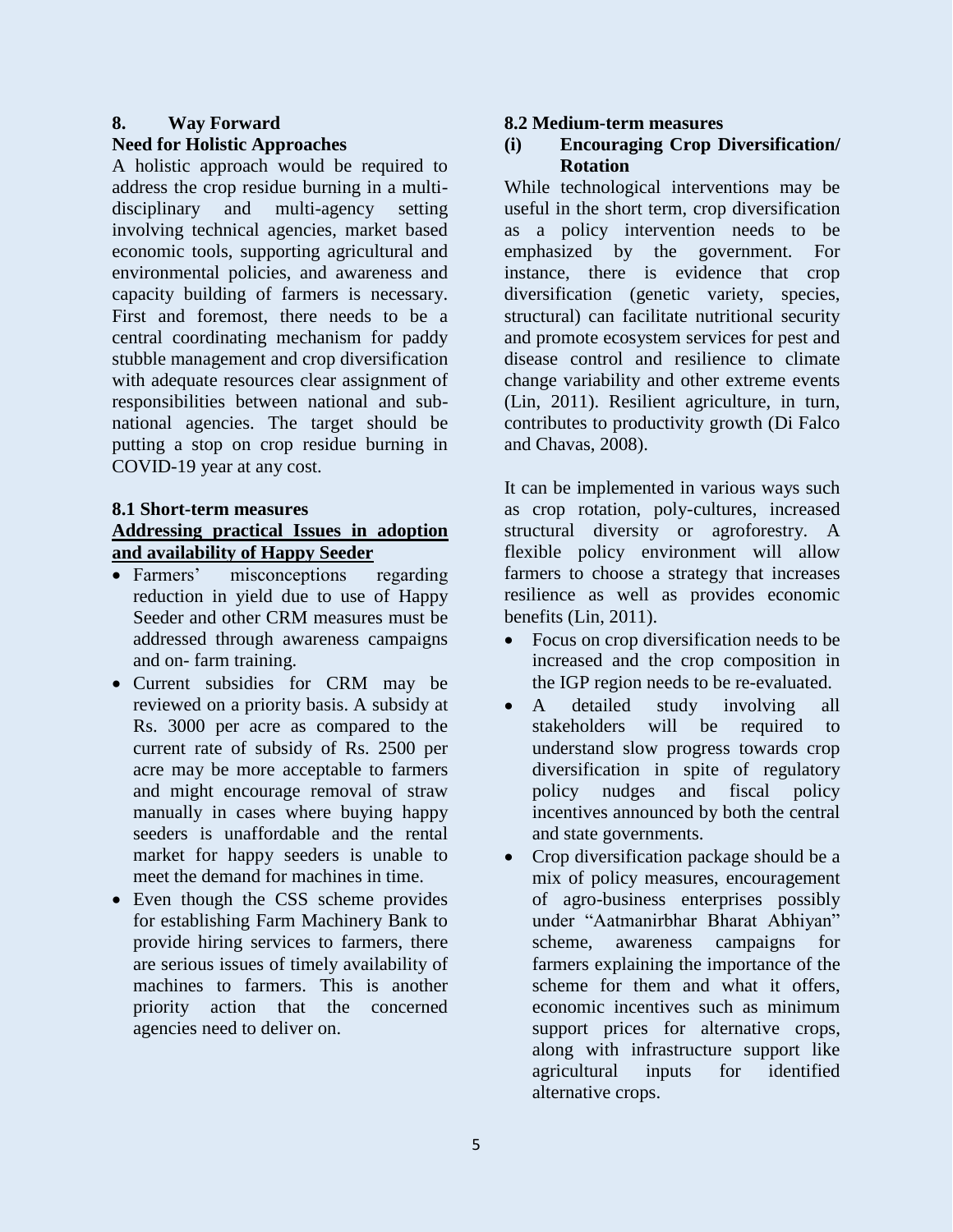#### **(ii) Other Issues**

- More research is needed to understand the full implications of the Punjab Preservation of Subsoil Act, 2009 on crop stubble burning and the trade-offs therein. The short window of time available between rice and wheat crops can also be attributed partly to the Punjab Preservation of Subsoil Act, 2009. As per the Act, farmers are prohibited from sowing paddy seeds in nurseries before May 10 and transplanting the seedlings before June 10. The objective of the Act is to delay the sowing of paddy seeds so that the water used for harvesting these seeds can be reduced. There is evidence to show that the legislation did yield the desired results in terms of water conservation. However, by pushing the sowing of rice by a month it may have contributed to stubble burning.
- Also, a deeper understanding of the issue of labour availability due to rice sowing and thus rice harvesting getting pushed to festive season (Deepawali and Chatth) and its impact on stubble burning and what could be the potential solutions to address it, is required.

#### **Notes**:

1. The Punjab government took action against 2,923 farmers after receiving complaints against 20,729 cases of stubble burning in 2019. The enforcement teams had imposed environment compensation of Rs 41,62,000 in 1,585 cases, a red entry made in Khasra Girdawaris in 1,136 cases, and prosecution/FIR filed in 202 cases against the defaulting farmers (Sandhu, 2019). The State Government of Punjab during 2019- 20 imposed Environmental Compensation in 23,200 incidents of paddy straw burning as per the directions of NGT (MOAFW, 2019).

2. The farmer must meet three conditions to receive compensation: the total landholding should not exceed five acres; the farmer has not burnt paddy residue; the crop is nonbasmati rice (Vasdev, 2019).

#### **References**

- Cassou, Emilie. 2018. Field Burning (English). Agricultural Pollution. Washington, D.C. : World Bank Group. Accessible at [http://documents.worldbank.org/curated/en/](http://documents.worldbank.org/curated/en/%20989351521207797690/Field-Burning)  [989351521207797690/Field-Burning](http://documents.worldbank.org/curated/en/%20989351521207797690/Field-Burning)
- Di Falco, Chavas, J.-P., (2008), Rainfall shocks, resilience and the dynamic effects of crop biodiversity on the productivity of the agro-ecosystem. Land Economics 84 (1), 83–96.
- DTE (2019), Stubble burning: A problem for the environment, agriculture and humans. Retrieved from https://www.downtoearth. org.in/blog/agriculture/stubble-burning-aproblem-for-the-environment-agricultureand-humans-64912
- GBD MAPS Working Group (2018), Burden of Disease Attributable to Major Air Pollution Sources in India (Special Report 21), Boston, Massachusetts: Health Effects Institute.
- Jitendra, Venkatesh, Shreeshan, Ishan Kukreti, Kundan Pandey, Deepanwita Gita Niyogi, and Polash Mukerjee. "India's Burning Issue of Crop Burning Takes a New Turn." Down To Earth, November 8,2019. Accessed May 22, 2020. [https://www.downtoearth.org.in/coverag](https://www.downtoearth.org.in/coverage/agriculture/river-of-fire-57924) [e/agriculture/river-of-fire-57924.](https://www.downtoearth.org.in/coverage/agriculture/river-of-fire-57924)
- Hesammi, Einallah, Ali Benjavad Talebi, and A. Hesammi. "A review on the burning of crop residue on the soil properties." WALIA J 30 (2014): 192-194.
- International Food Policy Research Institute. 2019. "India's stubble burning air pollution causes USD 30 billion economic losses, health risks: Threefold risk increase of respiratory diseases from crop residue burning; Economic loss estimated to be nearly USD 30 billion annually." Science Daily. Science Daily, 4 March 2019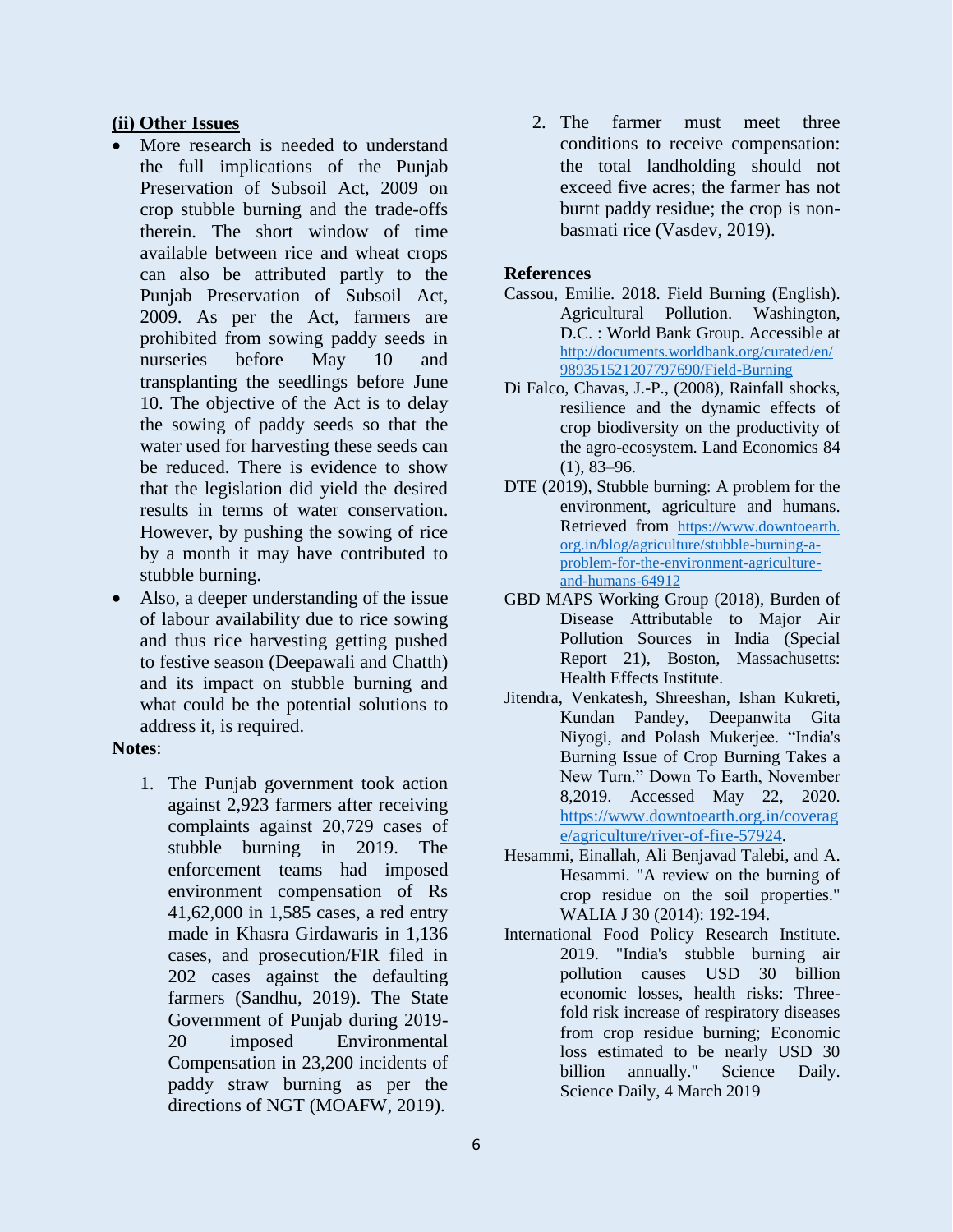- Kedia, Shailly (2017). "Paddy Stubble: The 'Burning' Conundrum." Times of India Blog, November 17, 2017. Accessible on- [https://timesofindia.indiatimes.com/](https://timesofindia.indiatimes.com/%20blogs/voices/paddy-stubble-the-burning-conundrum/)  [blogs/voices/paddy-stubble-the-burning](https://timesofindia.indiatimes.com/%20blogs/voices/paddy-stubble-the-burning-conundrum/)[conundrum/.](https://timesofindia.indiatimes.com/%20blogs/voices/paddy-stubble-the-burning-conundrum/)
- Kumar, Parmod, Kumar, S. and Joshi, L. Socioeconomic and environmental implications of agricultural residue burning: a case study of Punjab, India. Springer Open, 2015.
- Lin, Brenda B.(2011), Resilience in agriculture through crop diversification: adaptive management for environmental change, BioScience 61, no. 3 (2011): 183-193.
- NewIndianXpress. (2019, November 15). 29,000 Punjab farmers who did not burn crop residue compensated. Retrieved from [https://www.newindianexpress.com/nati](https://www.newindianexpress.com/nation/2019/%20nov/15/29000-punjab-farmers-who-did-not-burn-crop-residue-compensated-2062234.html) [on/2019/ nov/15/29000-punjab-farmers](https://www.newindianexpress.com/nation/2019/%20nov/15/29000-punjab-farmers-who-did-not-burn-crop-residue-compensated-2062234.html)[who-did-not-burn-crop-residue](https://www.newindianexpress.com/nation/2019/%20nov/15/29000-punjab-farmers-who-did-not-burn-crop-residue-compensated-2062234.html)[compensated-2062234.html](https://www.newindianexpress.com/nation/2019/%20nov/15/29000-punjab-farmers-who-did-not-burn-crop-residue-compensated-2062234.html)
- Nirmal, R. (2019, November 17), Where are the Happy Seeders that Punjab's farmers were promised? Retrieved from [https://www.thehindubusinessline.com/e](https://www.thehindubusinessline.com/economy/agri-business/where-are-the-happy-seeders-that-punjabs-farmers-were-promised/article30000119.ece) [conomy/agri-business/where-are-the](https://www.thehindubusinessline.com/economy/agri-business/where-are-the-happy-seeders-that-punjabs-farmers-were-promised/article30000119.ece)[happy-seeders-that-punjabs-farmers](https://www.thehindubusinessline.com/economy/agri-business/where-are-the-happy-seeders-that-punjabs-farmers-were-promised/article30000119.ece)[were-promised/article30000119.ece#](https://www.thehindubusinessline.com/economy/agri-business/where-are-the-happy-seeders-that-punjabs-farmers-were-promised/article30000119.ece)
- Pandey, Rita, Kedia, S., Malhotra, A. (2020), Addressing Air Quality Spurts due to Crop Stubble Burning during COVID-19 Pandemic: A case of Punjab, Working Paper No. 308, National Institute of Public Finance and Policy, New Delhi. [https://www.nipfp.org.in/](https://www.nipfp.org.in/%20media/medialibrary/2020/06/WP_308_2020.pdf)  [media/medialibrary/2020/06/WP\\_308\\_2](https://www.nipfp.org.in/%20media/medialibrary/2020/06/WP_308_2020.pdf) [020.pdf](https://www.nipfp.org.in/%20media/medialibrary/2020/06/WP_308_2020.pdf)
- Press Trust of India (2019, October 20). CII adopts 100 villages in Punjab, Haryana to curb pollution through stubble burning. Retrieved from [https://www.thehindubusinessline.com/n](https://www.thehindubusinessline.com/news/national/cii-adopts-100-villages-in-punjab-haryana-to-curb-pollution-through-stubble-burning/%20article29752138.ece) [ews/national/cii-adopts-100-villages-in](https://www.thehindubusinessline.com/news/national/cii-adopts-100-villages-in-punjab-haryana-to-curb-pollution-through-stubble-burning/%20article29752138.ece)[punjab-haryana-to-curb-pollution-](https://www.thehindubusinessline.com/news/national/cii-adopts-100-villages-in-punjab-haryana-to-curb-pollution-through-stubble-burning/%20article29752138.ece)

[through-stubble-burning/](https://www.thehindubusinessline.com/news/national/cii-adopts-100-villages-in-punjab-haryana-to-curb-pollution-through-stubble-burning/%20article29752138.ece)  [article29752138.ece](https://www.thehindubusinessline.com/news/national/cii-adopts-100-villages-in-punjab-haryana-to-curb-pollution-through-stubble-burning/%20article29752138.ece)

- Press Trust of India (2019, August 8). Happy Seeder machines help reduce air pollution, more profitable for farmers: Research - Times of India. Retrieved from https://timesofindia.indiatimes. com/business/india-business/happyseeder-machines-help-reduce-airpollution-more-profitable-for-farmersresearch/articleshow/70590861.cms?utm \_source=contentofinterest&utm\_mediu m=text&utm\_campaign=cppst
- Sethi, C. K. (2018, September 22). Punjab offers million-dollar reward to anyone who can solve stubble-burning problem. Retrieved from [https://theprint.in/india/](https://theprint.in/india/%20governance/punjab-offers-million-dollar-reward-to-anyone-who-can-solve-stubble-burning-problem/122554/)  [governance/punjab-offers-million-dollar](https://theprint.in/india/%20governance/punjab-offers-million-dollar-reward-to-anyone-who-can-solve-stubble-burning-problem/122554/)[reward-to-anyone-who-can-solve-stubble](https://theprint.in/india/%20governance/punjab-offers-million-dollar-reward-to-anyone-who-can-solve-stubble-burning-problem/122554/)[burning-problem/122554/](https://theprint.in/india/%20governance/punjab-offers-million-dollar-reward-to-anyone-who-can-solve-stubble-burning-problem/122554/)
- Sun, Jianfeng, Haiyun Peng, Jianmin Chen, Xinming Wang, Min Wei, Weijun Li, Lingxiao Yang, Qingzhu Zhang, Wenxing Wang, and Abdelwahid Mellouki. "An estimation of CO2 emission via agricultural crop residue open field burning in China from 1996 to 2013." Journal of Cleaner Production 112 (2016): 2625-2631.
- Tasker, J. (2012, July 30). Farmers step up stubble burning campaign. Retrieved from [https://www.fwi.co.uk/arable/](https://www.fwi.co.uk/arable/%20farmers-step-up-stubble-burning-campaign)  [farmers-step-up-stubble-burning](https://www.fwi.co.uk/arable/%20farmers-step-up-stubble-burning-campaign)[campaign](https://www.fwi.co.uk/arable/%20farmers-step-up-stubble-burning-campaign)
- Tribune News Service. (2018). Co-op societies sans happy seeders despite 80% subsidy. Retrieved from  $\sim$ [https://www.tribuneindia.com/](https://www.tribuneindia.com/%20news/archive/punjab/co-op-societies-sans-happy-seeders-despite-80-subsidy-669387)  [news/archive/punjab/co-op-societies](https://www.tribuneindia.com/%20news/archive/punjab/co-op-societies-sans-happy-seeders-despite-80-subsidy-669387)[sans-happy-seeders-despite-80-subsidy-](https://www.tribuneindia.com/%20news/archive/punjab/co-op-societies-sans-happy-seeders-despite-80-subsidy-669387)[669387](https://www.tribuneindia.com/%20news/archive/punjab/co-op-societies-sans-happy-seeders-despite-80-subsidy-669387)
- Vishnoi, A., Gupta, S., & Shukla, S. (2017, December 1). MGNREGA won't put out crop stubble burning, says govt panel. Retrieved from [https://theprint.in/report/](https://theprint.in/report/%20mgnrega-wont-put-out-crop-stubble-burning-says-govt-panel/19746/)  [mgnrega-wont-put-out-crop-stubble](https://theprint.in/report/%20mgnrega-wont-put-out-crop-stubble-burning-says-govt-panel/19746/)[burning-says-govt-panel/19746/](https://theprint.in/report/%20mgnrega-wont-put-out-crop-stubble-burning-says-govt-panel/19746/)